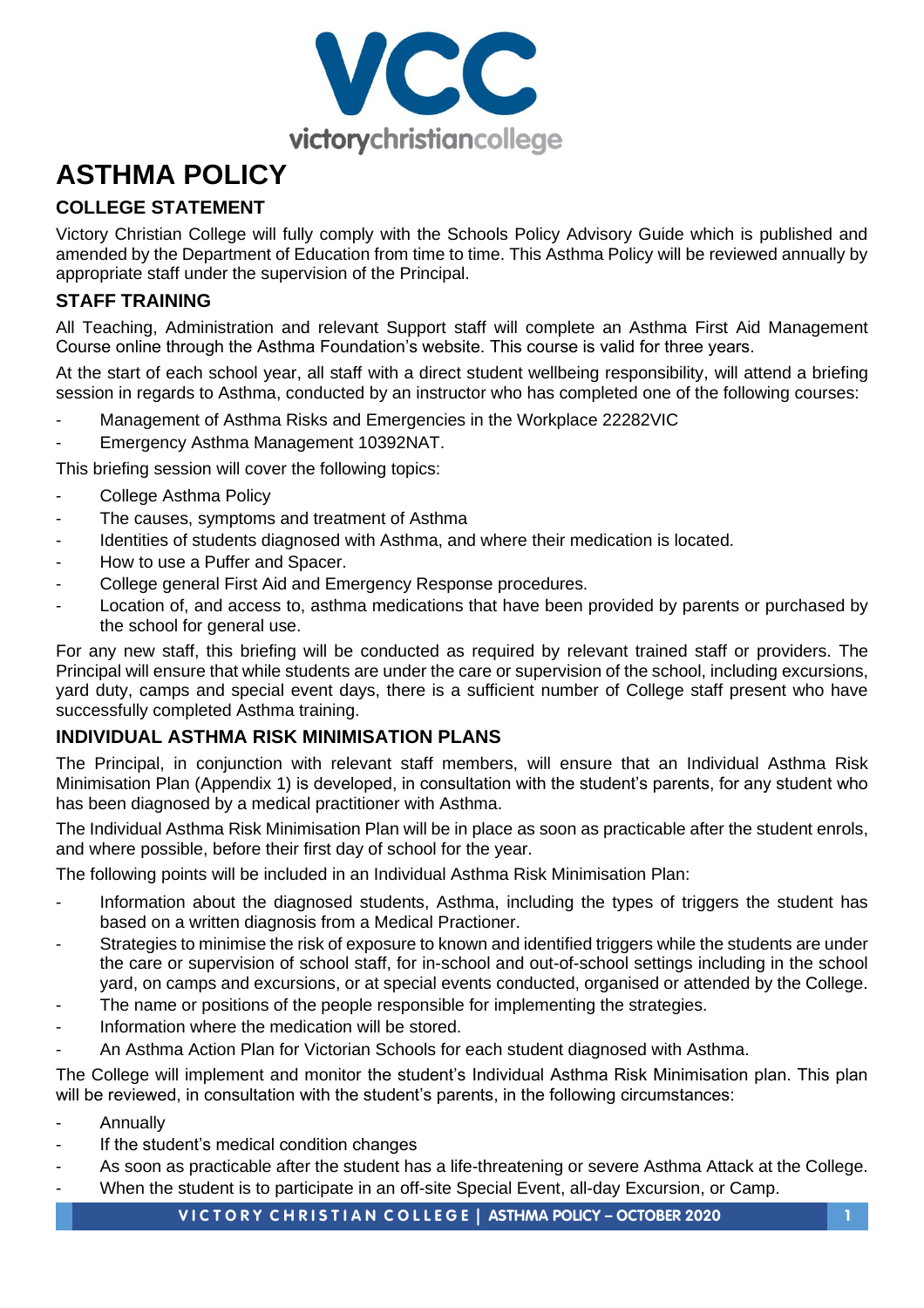

## **PARENT RESPONSIBILITY**

It is the Parent's responsibility to:

- Provide the students updated Asthma Action Plan (Appendix 2) to the College every 12 months.
- Inform the College via CareMonkey, or in writing, if the student's medical condition relating to Asthma changes. If relevant, an updated Asthma Action Plan will need to be provided.
- Ensure that an up-to-date photo is provided to the College if their child does not have a digital College photo available.
- Ensure that up-to-date medication is provided to the College and is maintained. This medication will include a spacer if that is required by the student.

#### **COLLEGE PREVENTION STRATEGIES**

- Professional Development in regards to Asthma will be provided to all staff with a direct student wellbeing responsibility.
- Principal, First Aid Officer or other delegated Staff member will ensure a communication poster will be created to place around staff rooms with the names of students with an Asthma diagnosis.
- The Principal, First Aid Officer or other delegated Staff member will ensure all Asthma Action Plans provided by Parents are up-to-date. If the plan is out-of-date, a letter will be sent home to the family with a reminder to provide an updated plan to the College.
- The Principal, First Aid Officer or other delegated Staff member will ensure all Asthma Medication, both the College supplies and the medication provided by a parent, is within date.
- The Principal, First Aid Officer or other delegated Staff member will ensure there the adequate supply of disposable Asthma spacers
- The College will continue to comply with the accreditation needed to be recognised as an 'Asthma Friendly School'. This accreditation is to be renewed every three years.
- Asthma Action Plans will be copied and scanned to both the Student's personal file and to their Synergetic file so that staff and teachers will have access.

#### **COLLEGE MANAGEMENT AND EMERGENCY RESPONSE**

In the event of an Asthma Attack, the students Asthma Action Plan should be followed. If there is no Asthma Action Plan is available, the staff member will need to follow the following steps on the attached poster made available by Asthma Australia (Appendix 3).

#### **ASTHMA EMERGENCY KITS**

The Principal, First Aid Officer, or delegated Staff member will ensure that Salbutamol (reliever medication) is available for general use. Asthma Emergency Kits will be made available in each First Aid Bag (including Yard Duty bags) and in the Sick Bay, located in Administration. The Asthma Emergency Kits will contain the following items:

- Blue / Grey Reliever Medication eg. Airomir, Asmol or Ventolin.
- At least 2 x disposable Asthma spacers to assist with effective inhalation of medication.
- A copy of a generic Asthma Action Plan that is to be followed if a personal Asthma Action Plan is unavailable.
- A notepad and pen for recording any details.

The Principal will determine the number of Asthma Emergency Kits required. In doing so, the Principal will take into account the following relevant considerations:

- The number of students enrolled at the College
- The accessibility of reliever medication that have been provided by parents of students with an Asthma diagnosis.
- The availability and sufficient supply of Asthma Emergency Kits in specified locations at the College, including: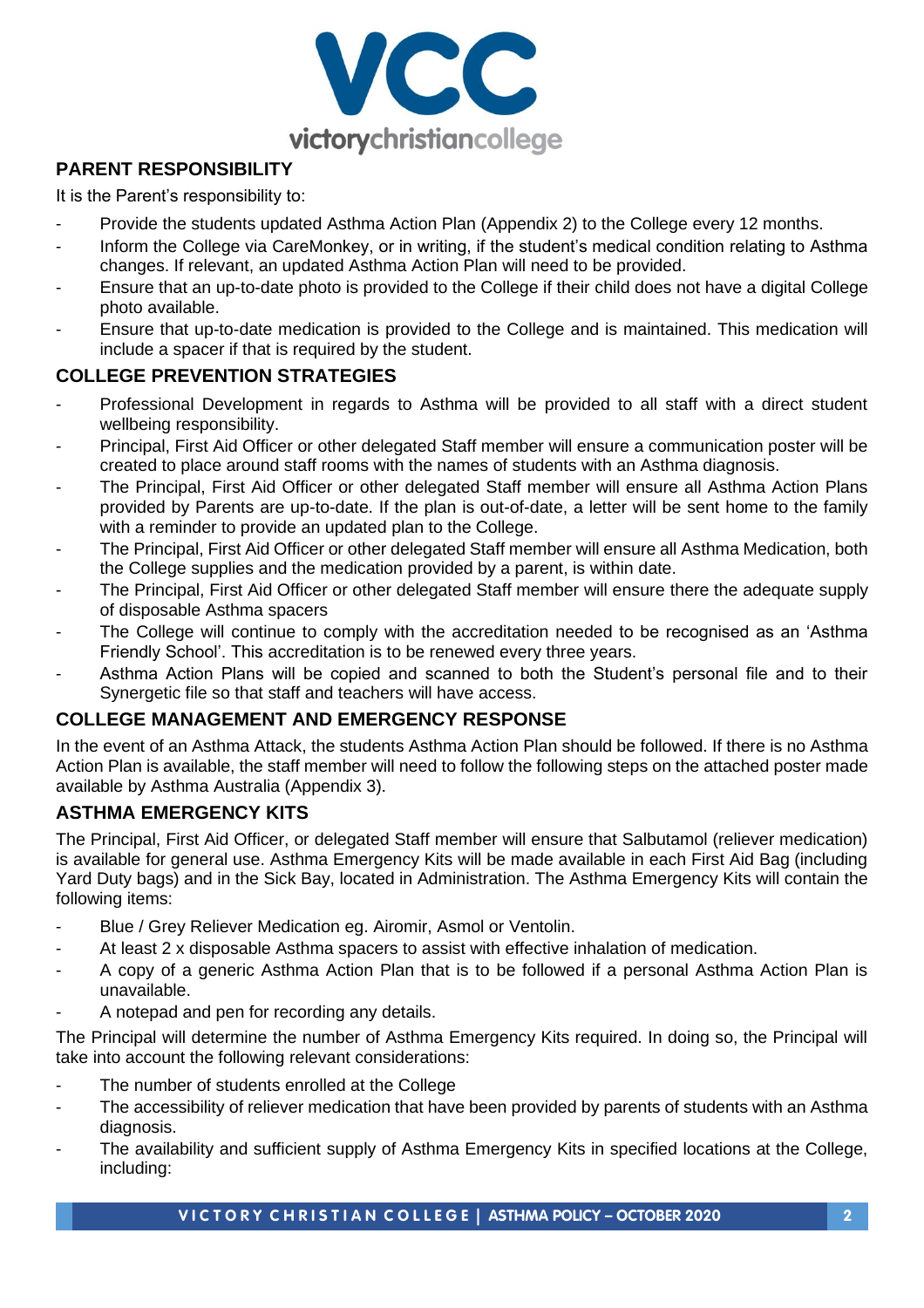

- a. In the school yard, and at excursions, camps and special events conducted or organised by the school.
- b. Reliever medication has a limited life, usually expiring within 18-24 months, and will need to be replaced at the schools expense, either at the time of use or expiry, whichever is first. No prescriptions are necessary to purchase Salbutamol at any chemist (limits apply).

| Minimum Asthma Emergency Kit (AEK) Requirements |                                                                                |  |  |  |
|-------------------------------------------------|--------------------------------------------------------------------------------|--|--|--|
| <b>Site Characteristics</b>                     | <b>Minimum AEK requirements</b>                                                |  |  |  |
| Less than 299 employees (and students)          | 2 Asthma Emergency Kits                                                        |  |  |  |
| 300 - 399 employees (and students)              | 3 Asthma Emergency Kits                                                        |  |  |  |
| 400 - 499 employees (and students)              | 4 Asthma Emergency Kits                                                        |  |  |  |
| 500 - 599 employees (and students)              | 5 Asthma Emergency Kits                                                        |  |  |  |
| 600 - 699 employees (and students)              | 6 Asthma Emergency Kits                                                        |  |  |  |
| 700 - 999 employees (and students)              | 7 Asthma Emergency Kits                                                        |  |  |  |
| >1000 employees (and students)                  | $7 +$ one first aid officer for every additional<br>100 employees and students |  |  |  |

#### **COMMUNICATION PLAN**

A Visual Communication Plan (Appendix 4) will be created by the Principal, First Aid Officer or other delegated Staff member. This Visual Communication Plan is to be displayed in each staff room.

During a Staff Induction, any new school staff (including Casual Relief Teachers) will be briefed on the Visual Communication Plan, location for Asthma Action Plans, a generic Asthma Action Plan and what to do in an Asthmatic Emergency.

At the start of each school year, all staff with a direct student wellbeing responsibility, will attend a briefing session in regards to Asthma, conducted by an instructor who has completed one of the following courses:

- Management of Asthma Risks and Emergencies in the Workplace 22282VIC
- Emergency Asthma Management 10392NAT.

It is the responsibility of the Principal to ensure that relevant College staff are trained and briefed twice per calendar year.

All visitors to the College including Casual Relief Teachers and Volunteers will sign-in through an iPad at Administration. During the sign-in procedure, the basic four steps in an Asthma Action Plan is included, under the Privacy Policy, and will require a signature of agreement upon their understanding of the process.

#### **ANNUAL RISK MANAGEMENT CHECKLIST**

The Principal, First Aid Officer or delegated Staff member will complete an Annual Risk Management Checklist (Appendix 5) as published by the Department of Education and Training to monitor compliance with their obligations as an Independent, Asthma-Friendly school.

|               | Appendix                                 |
|---------------|------------------------------------------|
|               | <b>Individual Risk Minimisation Plan</b> |
| $\mathcal{P}$ | Asthma Action Plan                       |
| 3             | Asthma Australia - Poster                |
|               | List of Asthmatic Students               |
| 5             | Annual Risk Management Checklist         |
|               |                                          |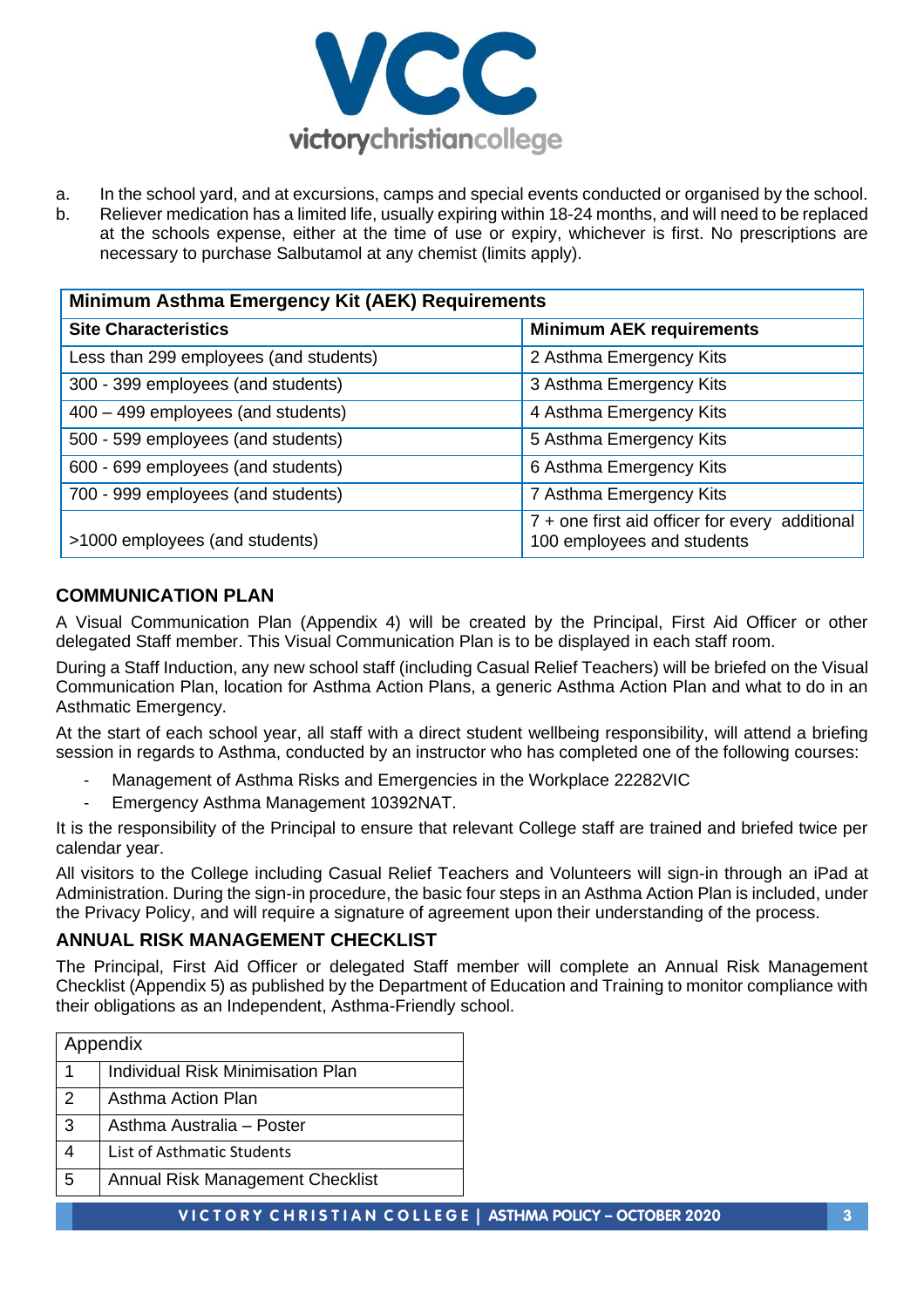

#### **APPENDIX 1**

#### Individual Asthma Risk Minimisation Plan

This plan is to be completed by the principal or nominee on the basis of information from the student's medical practitioner (Asthma Action Plan) provided by the parent.

It is the parents' responsibility to provide the school with a copy of the student's Asthma Action Plan containing the emergency procedures plan (signed by the student's medical practitioner) and an up-to-date photo of the student - to be appended to this plan; and to inform the school if their child's medical condition changes.

| <b>School</b>                                     |             | Phone             |  |
|---------------------------------------------------|-------------|-------------------|--|
| <b>Student</b>                                    |             |                   |  |
| <b>DOB</b>                                        |             | <b>Year level</b> |  |
| <b>Known Asthma</b><br><b>Triggers</b>            |             |                   |  |
| <b>Other health</b><br>conditions                 |             |                   |  |
| <b>Medication at school</b>                       |             |                   |  |
| <b>EMERGENCY CONTACT DETAILS (PARENT)</b>         |             |                   |  |
| <b>Name</b>                                       |             | <b>Name</b>       |  |
| Relationship                                      |             | Relationship      |  |
| <b>Home phone</b>                                 |             | Home phone        |  |
| <b>Work phone</b>                                 |             | <b>Work phone</b> |  |
| <b>Mobile</b>                                     |             | <b>Mobile</b>     |  |
| <b>Address</b>                                    |             | <b>Address</b>    |  |
| <b>EMERGENCY CONTACT DETAILS (ALTERNATE)</b>      |             |                   |  |
| <b>Name</b>                                       |             | <b>Name</b>       |  |
| Relationship                                      |             | Relationship      |  |
| <b>Home phone</b>                                 |             | Home phone        |  |
| <b>Work phone</b>                                 |             | <b>Work phone</b> |  |
| <b>Mobile</b>                                     |             | <b>Mobile</b>     |  |
| <b>Address</b>                                    |             | <b>Address</b>    |  |
| <b>Medical practitioner</b>                       | <b>Name</b> |                   |  |
| contact                                           | Phone       |                   |  |
| <b>Emergency care to be</b><br>provided at school |             |                   |  |
| <b>Storage of reliever</b><br>medication          |             |                   |  |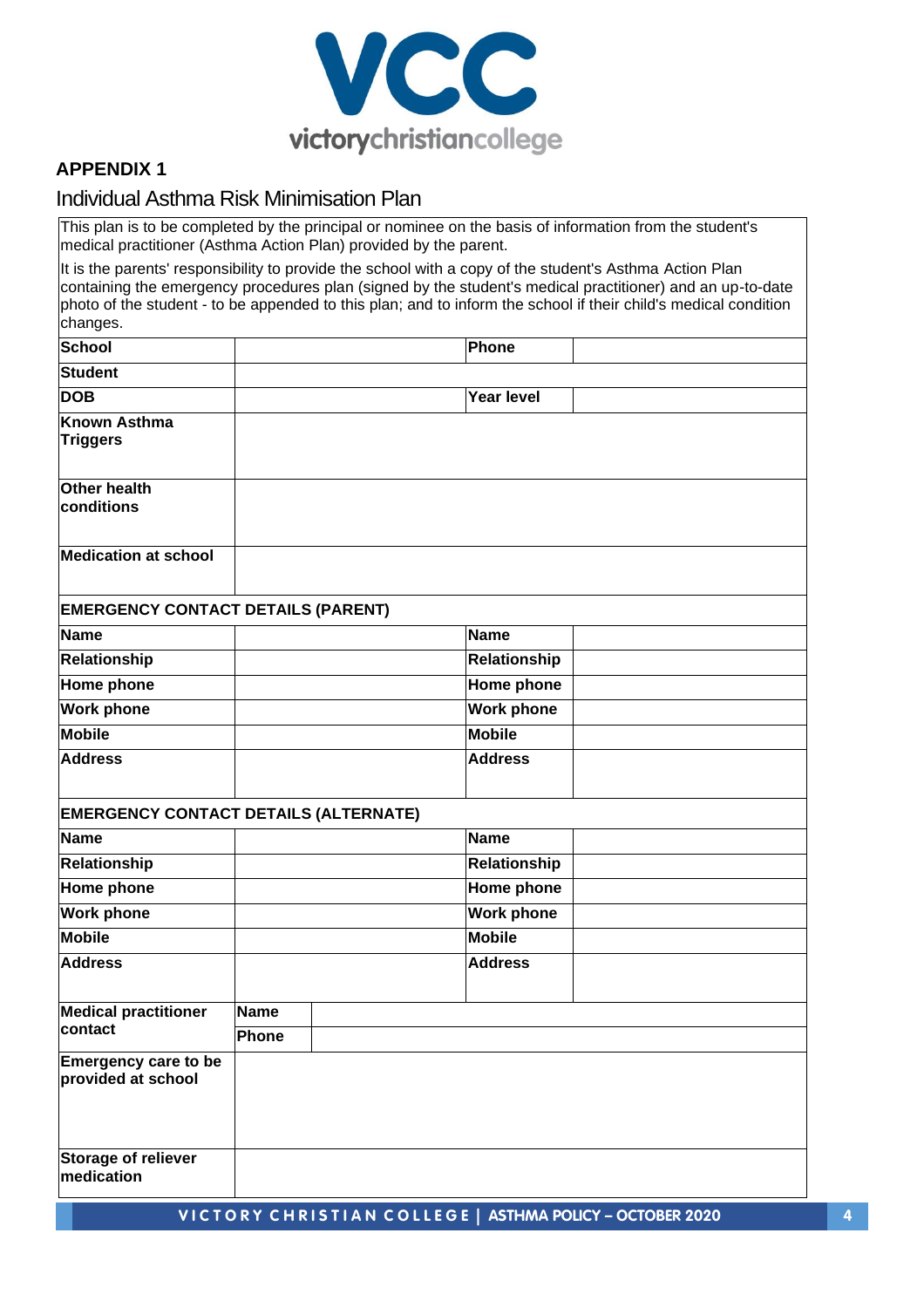

| <b>ENVIRONMENT</b>        |                                                                                                                                                                                                                      |                               |                         |
|---------------------------|----------------------------------------------------------------------------------------------------------------------------------------------------------------------------------------------------------------------|-------------------------------|-------------------------|
| camps etc.                | To be completed by principal or nominee. Please consider each environment/area (on and off school site)<br>the student will be in for the year, e.g. classroom, canteen, food tech room, sports oval, excursions and |                               |                         |
| Name of environment/area: |                                                                                                                                                                                                                      |                               |                         |
| <b>Risk identified</b>    | Actions required to minimise the<br>risk                                                                                                                                                                             | <b>Who is</b><br>responsible? | <b>Completion date?</b> |
|                           |                                                                                                                                                                                                                      |                               |                         |
|                           |                                                                                                                                                                                                                      |                               |                         |
|                           |                                                                                                                                                                                                                      |                               |                         |
| Name of environment/area: |                                                                                                                                                                                                                      |                               |                         |
| <b>Risk identified</b>    | Actions required to minimise the                                                                                                                                                                                     | <b>Who is</b>                 | <b>Completion date?</b> |
|                           | risk                                                                                                                                                                                                                 | responsible?                  |                         |
|                           |                                                                                                                                                                                                                      |                               |                         |
|                           |                                                                                                                                                                                                                      |                               |                         |
|                           |                                                                                                                                                                                                                      |                               |                         |
| Name of environment/area: |                                                                                                                                                                                                                      |                               |                         |
|                           |                                                                                                                                                                                                                      |                               |                         |
| <b>Risk identified</b>    | Actions required to minimise the<br>risk                                                                                                                                                                             | <b>Who is</b><br>responsible? | <b>Completion date?</b> |
|                           |                                                                                                                                                                                                                      |                               |                         |
|                           |                                                                                                                                                                                                                      |                               |                         |
|                           |                                                                                                                                                                                                                      |                               |                         |
| Name of environment/area: |                                                                                                                                                                                                                      |                               |                         |
| <b>Risk identified</b>    | Actions required to minimise the<br>risk                                                                                                                                                                             | <b>Who is</b><br>responsible? | <b>Completion date?</b> |
|                           |                                                                                                                                                                                                                      |                               |                         |
|                           |                                                                                                                                                                                                                      |                               |                         |
|                           |                                                                                                                                                                                                                      |                               |                         |
|                           |                                                                                                                                                                                                                      |                               |                         |
| Name of environment/area: |                                                                                                                                                                                                                      |                               |                         |
| <b>Risk identified</b>    | Actions required to minimise the<br>risk                                                                                                                                                                             | <b>Who is</b><br>responsible? | <b>Completion date?</b> |
|                           |                                                                                                                                                                                                                      |                               |                         |
|                           |                                                                                                                                                                                                                      |                               |                         |
|                           |                                                                                                                                                                                                                      |                               |                         |
|                           |                                                                                                                                                                                                                      |                               |                         |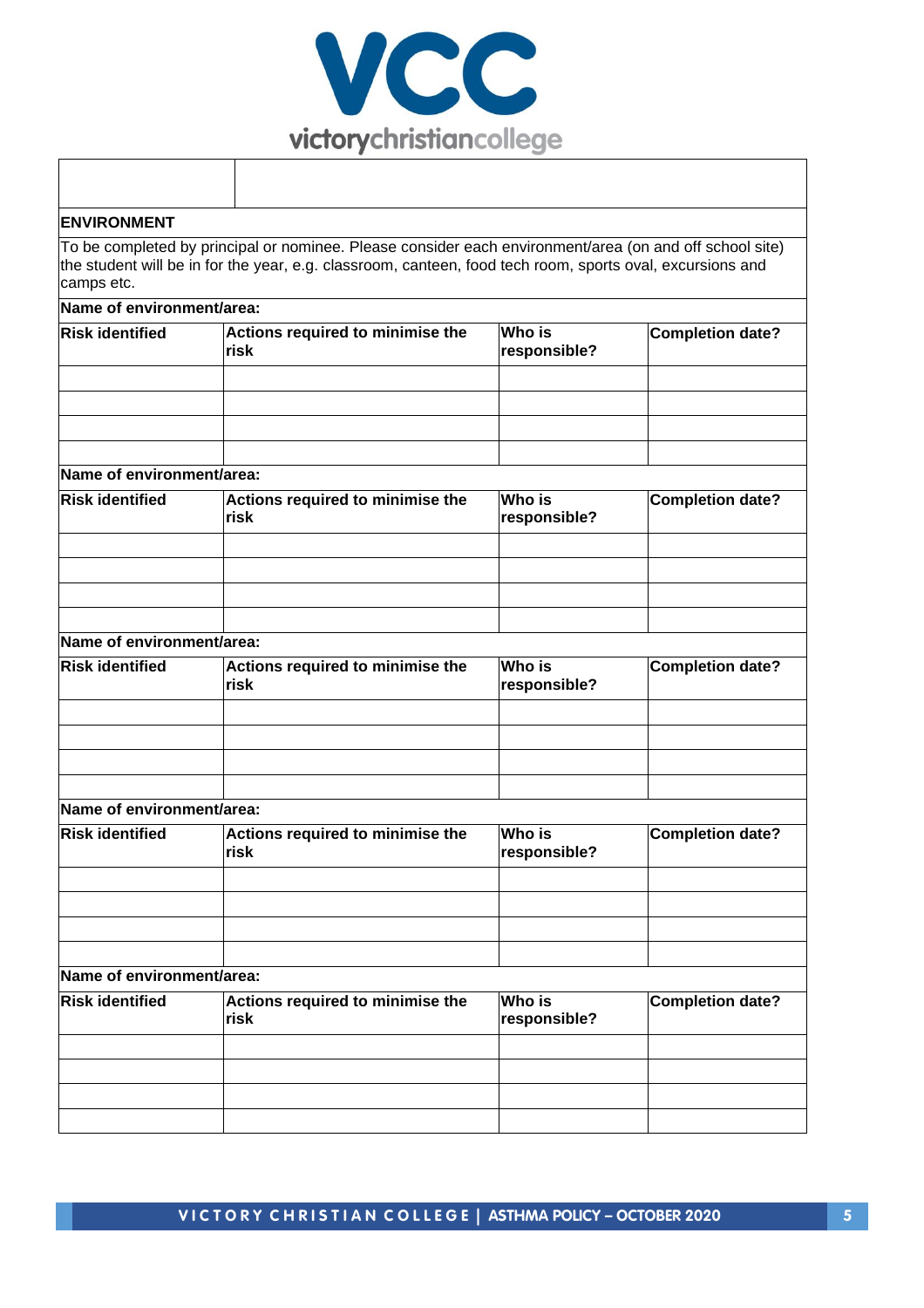

This Individual Asthma Risk Minimisation Plan will be reviewed on any of the following occurrences (whichever happen earlier):

- annually
- if the student's medical condition, insofar as it relates to asthma, changes
- as soon as practicable after the student has a severe / life-threatening asthma attack at school
- when the student is to participate in an off-site activity, such as camps and excursions, or at special events conducted, organised or attended by the school (eg. class parties, elective subjects, cultural days, fetes, incursions).

I have been consulted in the development of this Individual Asthma Risk Minimisation Plan.

I consent to the risk minimisation strategies proposed.

| Signature of parent:                             |                                                                                                                                                                            |
|--------------------------------------------------|----------------------------------------------------------------------------------------------------------------------------------------------------------------------------|
|                                                  |                                                                                                                                                                            |
|                                                  |                                                                                                                                                                            |
| Date:                                            |                                                                                                                                                                            |
|                                                  | I have consulted the parents of the students and the relevant school staff who will be involved in<br>the implementation of this Individual Asthma Risk Minimisation Plan. |
| Signature<br>principal<br>0f<br>(or<br>nominee): |                                                                                                                                                                            |
| Date:                                            |                                                                                                                                                                            |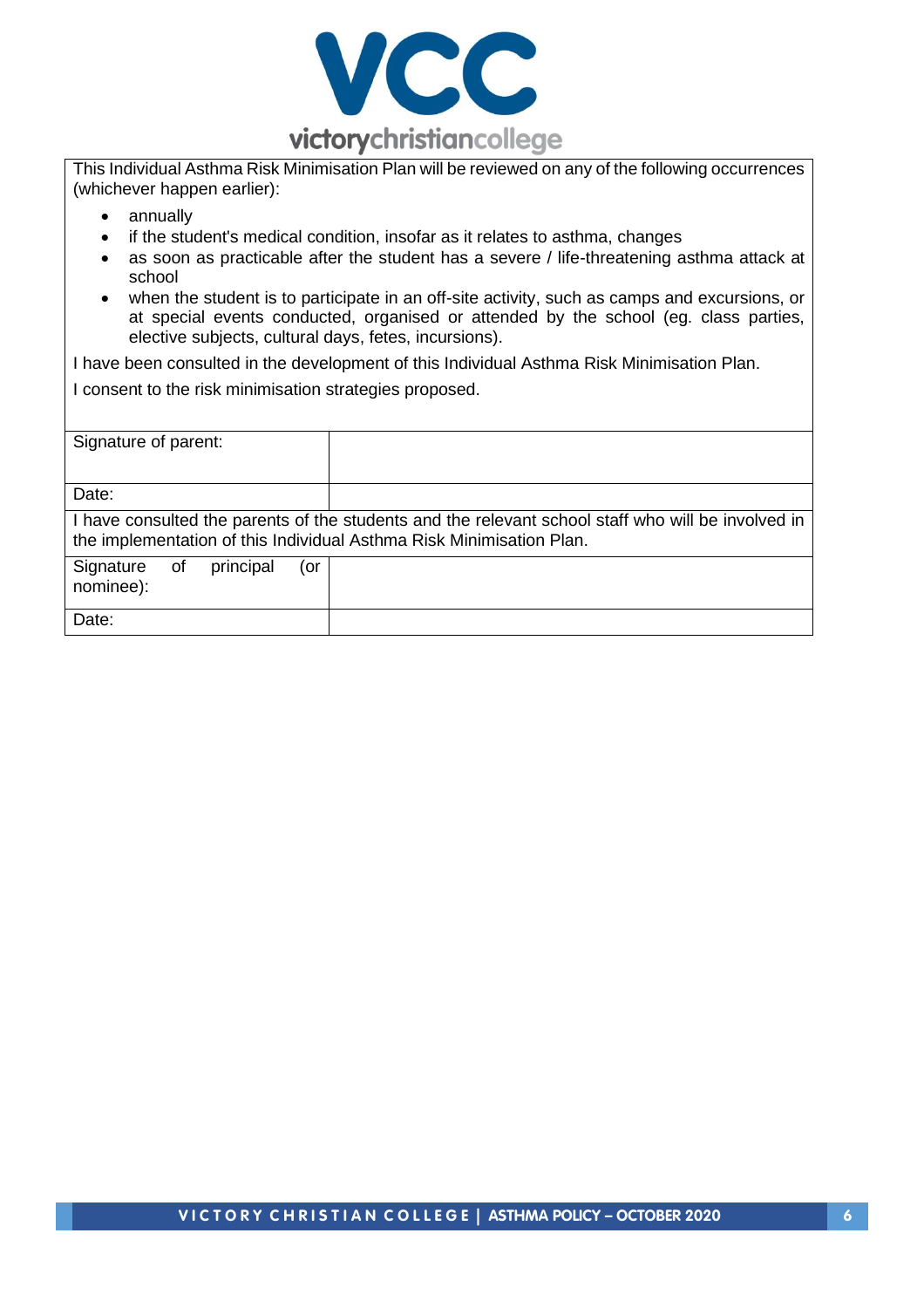

# **APPENDIX 2** Asthma Action Plan

| Asthma                                                                                                                                                                                                                                                                                                                                                              | <b>Asthma Action Plan</b>                                                                                                                                                                                                                                                                                                                                                                                                                                                                                                                                                                                                                                                                                                                |                                                                                                                    |  |  |
|---------------------------------------------------------------------------------------------------------------------------------------------------------------------------------------------------------------------------------------------------------------------------------------------------------------------------------------------------------------------|------------------------------------------------------------------------------------------------------------------------------------------------------------------------------------------------------------------------------------------------------------------------------------------------------------------------------------------------------------------------------------------------------------------------------------------------------------------------------------------------------------------------------------------------------------------------------------------------------------------------------------------------------------------------------------------------------------------------------------------|--------------------------------------------------------------------------------------------------------------------|--|--|
| <b>Foundation</b>                                                                                                                                                                                                                                                                                                                                                   |                                                                                                                                                                                                                                                                                                                                                                                                                                                                                                                                                                                                                                                                                                                                          |                                                                                                                    |  |  |
| Victoria                                                                                                                                                                                                                                                                                                                                                            |                                                                                                                                                                                                                                                                                                                                                                                                                                                                                                                                                                                                                                                                                                                                          |                                                                                                                    |  |  |
| Name:                                                                                                                                                                                                                                                                                                                                                               |                                                                                                                                                                                                                                                                                                                                                                                                                                                                                                                                                                                                                                                                                                                                          | For use with a Puffer and Spacer                                                                                   |  |  |
| Date of birth: <b>contract of property</b>                                                                                                                                                                                                                                                                                                                          | <b>MILD TO MODERATE SIGNS</b>                                                                                                                                                                                                                                                                                                                                                                                                                                                                                                                                                                                                                                                                                                            |                                                                                                                    |  |  |
|                                                                                                                                                                                                                                                                                                                                                                     | • Minor difficulty breathing<br>· May have a cough<br>• May have a wheeze                                                                                                                                                                                                                                                                                                                                                                                                                                                                                                                                                                                                                                                                |                                                                                                                    |  |  |
| Photo                                                                                                                                                                                                                                                                                                                                                               | ACTION FOR MILD TO MODERATE ASTHMA FLARE UP                                                                                                                                                                                                                                                                                                                                                                                                                                                                                                                                                                                                                                                                                              |                                                                                                                    |  |  |
| Child can self administer medication if well<br>enough.                                                                                                                                                                                                                                                                                                             | 1 Sit the person upright.<br>• Stay with person and be calm and reassuring<br>2 Give separate puffs of Airomir, Asmol or Ventolin<br>· Shake puffer before each puff<br>• Put 1 puff into the spacer at a time<br>. Take 4 breaths from the spacer between each puff<br>3 Wait 4 minutes.<br>. If there is no improvement, repeat step 2                                                                                                                                                                                                                                                                                                                                                                                                 |                                                                                                                    |  |  |
| Child needs to pre-medicate prior to exercise                                                                                                                                                                                                                                                                                                                       |                                                                                                                                                                                                                                                                                                                                                                                                                                                                                                                                                                                                                                                                                                                                          |                                                                                                                    |  |  |
| Confirmed triggers:<br>If there is still no improvement follow the Asthma First Aid Plan                                                                                                                                                                                                                                                                            |                                                                                                                                                                                                                                                                                                                                                                                                                                                                                                                                                                                                                                                                                                                                          |                                                                                                                    |  |  |
| Family/emergency contact name(s):                                                                                                                                                                                                                                                                                                                                   | for severe / life-threatening asthma attacks below<br>Mild to moderate symptoms do not always present before severe or life-threatening symptoms                                                                                                                                                                                                                                                                                                                                                                                                                                                                                                                                                                                         |                                                                                                                    |  |  |
|                                                                                                                                                                                                                                                                                                                                                                     | <b>SEVERE SIGNS</b>                                                                                                                                                                                                                                                                                                                                                                                                                                                                                                                                                                                                                                                                                                                      | <b>LIFE-THREATENING SIGNS</b>                                                                                      |  |  |
| Work Ph: New York District Philips (New York District Philips )                                                                                                                                                                                                                                                                                                     | · Cannot speak a full sentence<br>· Sitting hunched forward                                                                                                                                                                                                                                                                                                                                                                                                                                                                                                                                                                                                                                                                              | . Unable to speak or 1-2 words<br>• Collapsed / Exhausted                                                          |  |  |
|                                                                                                                                                                                                                                                                                                                                                                     | • Tugging in of skin over chest                                                                                                                                                                                                                                                                                                                                                                                                                                                                                                                                                                                                                                                                                                          | • Gasping for breath                                                                                               |  |  |
| Plan prepared by Dr or NP:<br>I hereby authorise medications specified on this<br>plan to be administered according to the plan.<br>Signed:                                                                                                                                                                                                                         | or throat<br>. May have a cough or wheeze<br>• Obvious difficulty breathing<br>• Lethargic<br>· Sore tummy (young children)                                                                                                                                                                                                                                                                                                                                                                                                                                                                                                                                                                                                              | . May no longer have a cough or<br>wheeze<br>• Drowsy/ Confused / Unconscious<br>• Skin discolouration (blue lips) |  |  |
| Date: <b>Date:</b>                                                                                                                                                                                                                                                                                                                                                  |                                                                                                                                                                                                                                                                                                                                                                                                                                                                                                                                                                                                                                                                                                                                          | ACTION FOR SEVERE / LIFE-THREATENING ASTHMA ATTACK                                                                 |  |  |
| Date of next review:<br>- Assemble Spacer<br>- Remove cap from puffer<br>- Shake puffer well<br>- Attach puffer to end of spacer<br>- Place mouthpiece of spacer in mouth<br>and ensure lips seal around it<br>- Breath out gently into the spacer<br>- Press down on puffer canister once to<br>fire medication into spacer<br>- Breathe in and out normally for 4 | 1 Sit the person upright. Be calm and reassuring.<br>Do not leave them alone.<br>2 Phone ambulance: Triple Zero (000).<br>3 Give  separate puffs of Airomir, Asmol or Ventolin<br>· Shake puffer before each puff<br>. Put 1 puff into the spacer at a time<br>. Take 4 breaths from the spacer between each puff<br>4 Wait 4 minutes.<br>arrives.<br>Commence CPR at any time if person is unresponsive and not breathing normally.<br>Blue reliever medication is unlikely to harm, even if the person does not have asthma.<br>IF UNCERTAIN WHETHER IT IS ANAPHYLAXIS OR ASTHMA<br>· Give adrenaline autoiniector FIRST, then asthma reliever.<br>. If someone with known food or insect allergy suddenly develops severe asthma like | 5 Keep giving  puffs every 4 minutes until emergency assistance                                                    |  |  |
| breaths (keeping your mouth on the<br>spacer)                                                                                                                                                                                                                                                                                                                       | symptoms, give adrenaline autoinjector FIRST, then asthma reliever.<br>Anaphylaxis:Y<br>$N$ $\Box$<br>Type of autoinjector:<br><b>DDENDIX</b> on The Victoria 2016. This plan was developed as a medical document that can only be completed and signed by the patient's treating medical doctor or nurse practitioner<br>and career be attended response their permi                                                                                                                                                                                                                                                                                                                                                                    |                                                                                                                    |  |  |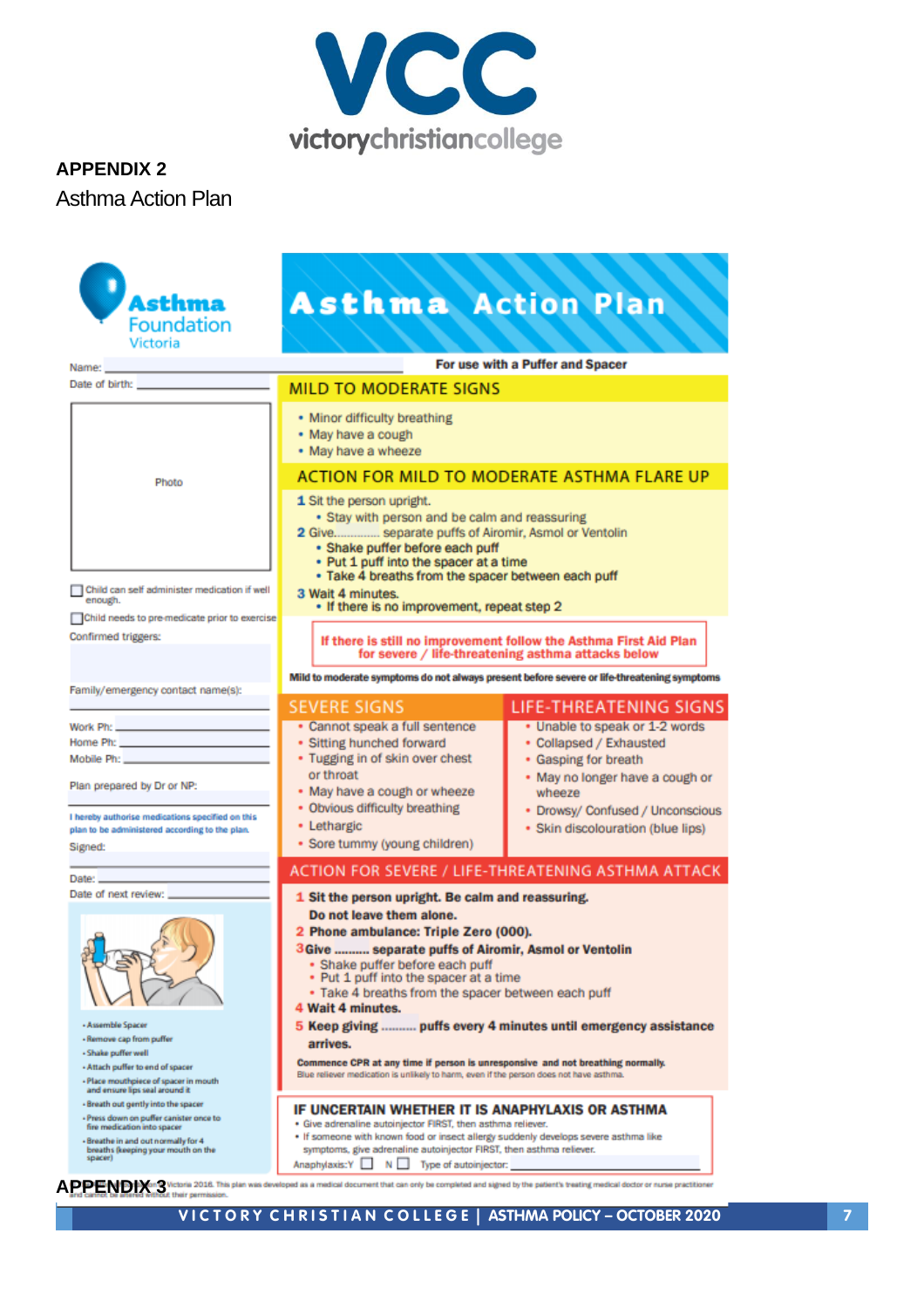

Asthma Australia Poster

# **Asthma First Aid**



**APPENDIX 4**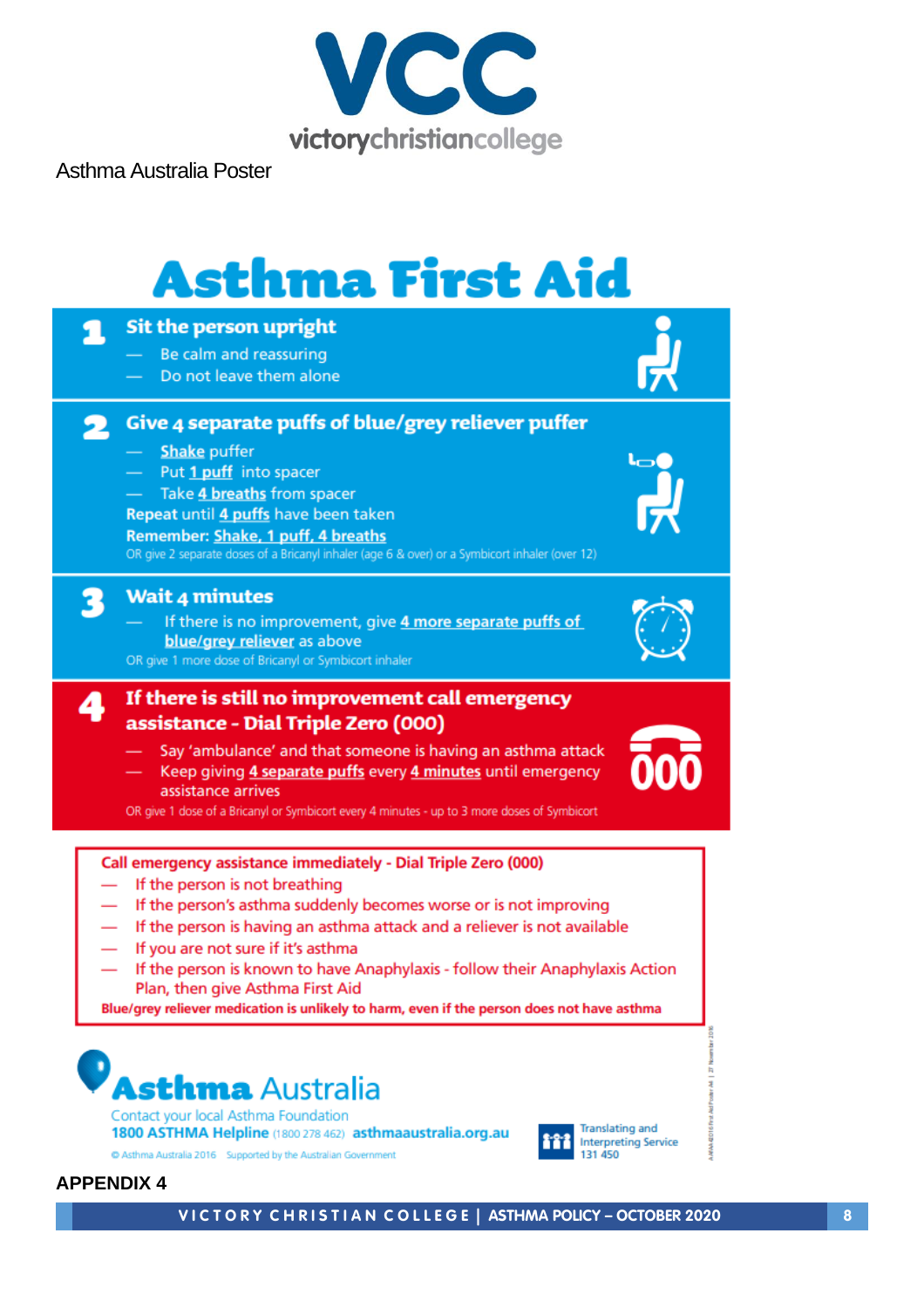

Asthmatic Students 2020

|                   |               | vcc.victorychristiancollege |  |                   |                      |              |
|-------------------|---------------|-----------------------------|--|-------------------|----------------------|--------------|
| Asthma 2020       |               |                             |  |                   |                      |              |
| <b>First Name</b> | Surname       | Anaphylactic                |  | <b>First Name</b> | Surname              | Anaphylactic |
| Angeline          | Abbas         |                             |  | Sunika            | Meadows              |              |
| Baxter            | Ash           |                             |  | Ella              | Meharry              |              |
| Lacey             | Boxshall      |                             |  | lack              | Menhennitt           |              |
| Matildah          | <b>Brown</b>  |                             |  | Jozef             | Nolan                |              |
| Blade             | <b>Butler</b> |                             |  | Charis            | Oglethorpe           |              |
| Ezekiel           | <b>Buttle</b> |                             |  | Oscar             | Quattrocchi          |              |
| Ava               | Cameron       |                             |  | Alirah            | Rayner               |              |
| Thomas            | Chisholm      |                             |  | Eliza             | Rogers               |              |
| Max               | Claridge      |                             |  | Alisha            | Rowden               |              |
| Emmersyn          | Cope          |                             |  | Evalee            | Royston              |              |
| Shanae            | Dankers       | Y                           |  | Noah              | <b>Seales</b>        |              |
| Ionah             | <b>Davies</b> |                             |  | Emerson           | Slingo               | Y            |
| Zara              | Despotoska    |                             |  | Kyala             | Slingo               | Y            |
| Adah              | Emonson       |                             |  | Poppy             | Stewart              |              |
| Molly             | Grayson       |                             |  | Alex              | Stone                |              |
| lames             | Harrington    |                             |  | Tobin             | Stosic               |              |
| Sophie            | Harrington    |                             |  | Olle              | Thomson              | Y            |
| Bella             | Harvey        |                             |  | Taylan            | <b>Tipping</b>       | Y            |
| Imigen            | Hosie         |                             |  | Iordan            | Walker               |              |
| lack              | lacobs        |                             |  | Bethany           | Warlond              |              |
| Mitchell          | leffrey       |                             |  | Grace             | <b>Waters-Hughes</b> |              |
| Micah             | Lea           |                             |  | Georgia           | Watson               |              |
| Mick              | Lee           |                             |  | Koby              | Westcott             | Y            |
| Lola              | McGann-Hands  |                             |  | Zak               | Westcott             |              |
|                   |               |                             |  | loe               | Wild                 |              |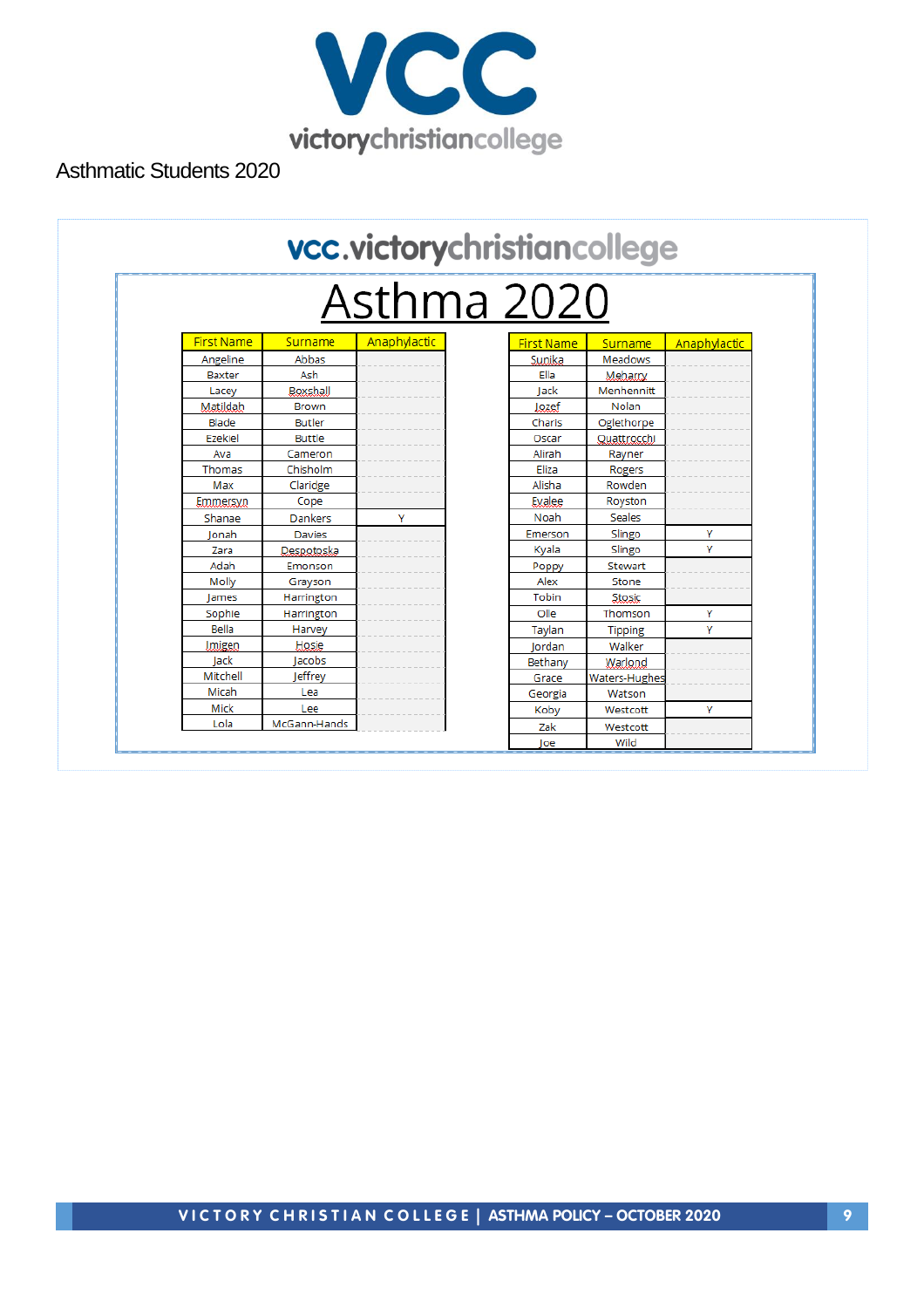

#### **APPENDIX 5**

## Annual Asthma Risk Management Checklist

| School name:               |                                                                                                                                     |                                                                                                                                                                            |                      |  |  |
|----------------------------|-------------------------------------------------------------------------------------------------------------------------------------|----------------------------------------------------------------------------------------------------------------------------------------------------------------------------|----------------------|--|--|
| Date of review:            |                                                                                                                                     |                                                                                                                                                                            |                      |  |  |
| Who                        | completed                                                                                                                           | Name:                                                                                                                                                                      |                      |  |  |
| this checklist?            |                                                                                                                                     |                                                                                                                                                                            |                      |  |  |
|                            | Review given to:<br>Name                                                                                                            |                                                                                                                                                                            |                      |  |  |
|                            |                                                                                                                                     | Position                                                                                                                                                                   |                      |  |  |
| Comments:                  |                                                                                                                                     |                                                                                                                                                                            |                      |  |  |
|                            |                                                                                                                                     |                                                                                                                                                                            |                      |  |  |
|                            |                                                                                                                                     |                                                                                                                                                                            |                      |  |  |
|                            |                                                                                                                                     |                                                                                                                                                                            |                      |  |  |
|                            |                                                                                                                                     |                                                                                                                                                                            |                      |  |  |
|                            |                                                                                                                                     |                                                                                                                                                                            |                      |  |  |
| <b>General information</b> |                                                                                                                                     |                                                                                                                                                                            |                      |  |  |
| 1.                         |                                                                                                                                     | How many current students have been diagnosed with asthma, and have been<br>prescribed a reliever medication?                                                              |                      |  |  |
|                            |                                                                                                                                     | 2. How many of these students carry their reliever medication on their person?                                                                                             |                      |  |  |
| 3.                         | Have any students ever had a mild asthma flare-up requiring first aid intervention at<br>$\overline{\Box}$ Yes $\Box$ No<br>school? |                                                                                                                                                                            |                      |  |  |
| a. If Yes, how many times? |                                                                                                                                     |                                                                                                                                                                            |                      |  |  |
| 4.                         | Have any students ever had a severe asthma attack requiring medical intervention<br>$\Box$ Yes $\Box$ No<br>at school?              |                                                                                                                                                                            |                      |  |  |
| a.                         |                                                                                                                                     | If Yes, how many students?                                                                                                                                                 |                      |  |  |
| b.                         |                                                                                                                                     | If Yes, how many times                                                                                                                                                     |                      |  |  |
| 5.                         |                                                                                                                                     | Has a staff member been required to administer reliever medication to a student?                                                                                           | $\Box$ Yes $\Box$ No |  |  |
| а.                         |                                                                                                                                     | If Yes, how many times?                                                                                                                                                    |                      |  |  |
| 6.<br>(IRIS)?              |                                                                                                                                     | If your school is a government school, was every incident in which a student suffered<br>a severe asthma attack reported via the Incident Reporting and Information System | $\Box$ Yes $\Box$ No |  |  |
| <b>SECTION 1: Training</b> |                                                                                                                                     |                                                                                                                                                                            |                      |  |  |
| 7.                         | session, either:                                                                                                                    | Have all staff with a duty of care for students undertaken an asthma education                                                                                             | $\Box$ Yes $\Box$ No |  |  |
| $\bullet$                  |                                                                                                                                     | Asthma first aid management for education staff (face to face) within the<br>last 3 years, or                                                                              |                      |  |  |
| ٠                          | years?                                                                                                                              | Asthma first aid management for education staff (online) within the last 3                                                                                                 |                      |  |  |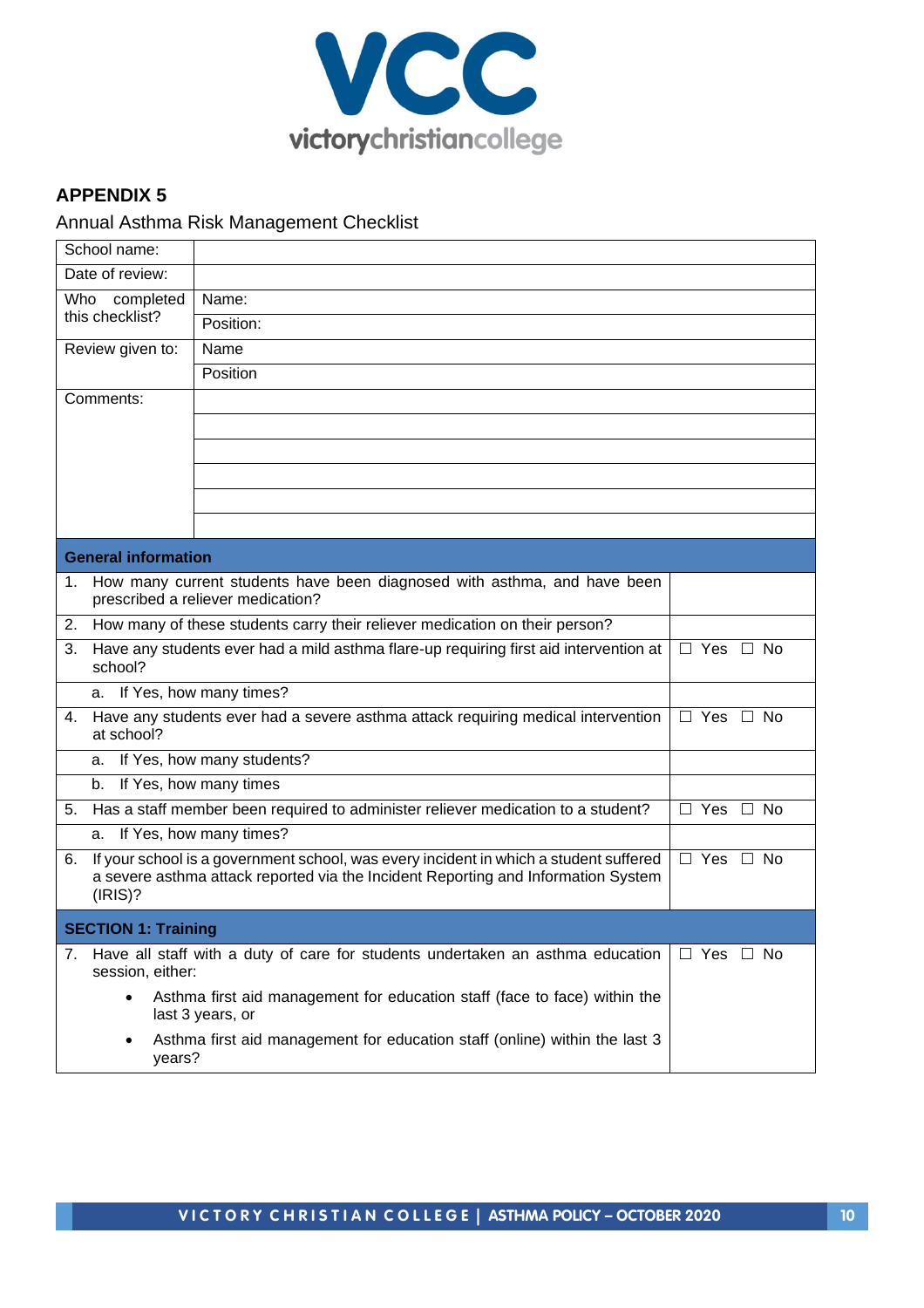

| 8. | Staff with a direct student wellbeing responsibility such as nurses, first aid and camp<br>organisers, or staff working with high risk children with a history of severe asthma at<br>school and high risk teaching areas, such as PE/Sports teachers, Home<br>Economics/cooking teachers completed asthma management training; either:<br>22282 VIC Course in Management of Asthma Risks and Emergencies in the<br>$\bullet$ | $\Box$ Yes            | $\Box$ No           |
|----|-------------------------------------------------------------------------------------------------------------------------------------------------------------------------------------------------------------------------------------------------------------------------------------------------------------------------------------------------------------------------------------------------------------------------------|-----------------------|---------------------|
|    | Workplace (in the last 3 years), or                                                                                                                                                                                                                                                                                                                                                                                           |                       |                     |
|    | 10392NAT Course in Emergency Asthma Management (in the last 3 years)<br>$\bullet$                                                                                                                                                                                                                                                                                                                                             |                       |                     |
| 9. | Does your school conduct in house asthma briefings annually?<br>If no, why not?                                                                                                                                                                                                                                                                                                                                               | $\Box$ Yes            | $\Box$ No           |
|    | 10. Do all school staff participate in the annual briefing?<br>If no, why not?                                                                                                                                                                                                                                                                                                                                                | $\Box$ Yes            | $\Box$ No           |
|    | <b>SECTION 2: Individual Asthma Risk Minimisation Plan</b>                                                                                                                                                                                                                                                                                                                                                                    |                       |                     |
|    | 11. Does every student who has been diagnosed with asthma and prescribed reliever<br>medication have an Individual Asthma Risk Minimisation Plan and Asthma Plan<br>completed and signed by a prescribed medical practitioner?                                                                                                                                                                                                | $\Box$ Yes            | $\Box$ No           |
|    | 12. Are all individual Asthma Risk Minimisation Plan reviewed regularly (at least<br>annually)?                                                                                                                                                                                                                                                                                                                               | $\Box$ Yes            | $\Box$ No           |
|    | 13. Do the Individual Asthma Risk Minimisation Plans set out strategies to minimise the<br>risk of exposure to triggers for the following in-school and out of class settings?                                                                                                                                                                                                                                                |                       |                     |
|    | During classroom activities, including elective classes<br>a.                                                                                                                                                                                                                                                                                                                                                                 | $\Box$ Yes            | No<br>$\Box$        |
|    | In canteens or during lunch or snack times<br>b.                                                                                                                                                                                                                                                                                                                                                                              | $\Box$ Yes            | $\Box$<br>No        |
|    | Before and after school, in the school yard and during breaks<br>c.                                                                                                                                                                                                                                                                                                                                                           | $\Box$ Yes            | <b>No</b><br>П      |
|    | For special events, such as sports days, class parties and extra-curricular<br>d.<br>activities                                                                                                                                                                                                                                                                                                                               | $\Box$ Yes            | <b>No</b><br>$\Box$ |
|    | For excursions and camps<br>е.                                                                                                                                                                                                                                                                                                                                                                                                | $\Box$ Yes            | <b>No</b><br>$\Box$ |
|    | f.<br>Other                                                                                                                                                                                                                                                                                                                                                                                                                   | $\Box$ Yes            | $\Box$<br>No        |
|    | 14. Do all students who carry an reliever medication on their person have a copy of their<br>Asthma Action Plan kept at the school (provided by the parent)?                                                                                                                                                                                                                                                                  | $\overline{\Box}$ Yes | <b>No</b><br>П      |
|    | Where are the Asthma Action Plans kept?<br>а.                                                                                                                                                                                                                                                                                                                                                                                 |                       |                     |
|    | 15. Does the Asthma Action Plan include a recent photo of the student?                                                                                                                                                                                                                                                                                                                                                        | $\Box$ Yes            | <b>No</b><br>$\Box$ |
|    | 16. Have the Individual Asthma Risk Minimisation Plan been reviewed prior to any off<br>site activities (such as sport, camps or special events), and where appropriate<br>reviewed in consultation with the student's parent/s?                                                                                                                                                                                              | $\Box$ Yes            | <b>No</b><br>П      |
|    | <b>SECTION 3: Storage and accessibility of reliever medication</b>                                                                                                                                                                                                                                                                                                                                                            |                       |                     |
|    | 17. Where are the student(s) reliever medication stored?                                                                                                                                                                                                                                                                                                                                                                      |                       |                     |
|    | 18. Do all school staff know where the school's Asthma Emergency Kits for general use<br>are stored?                                                                                                                                                                                                                                                                                                                          | $\Box$ Yes            | $\Box$ No           |
|    | VICTORY CHRISTIAN COLLEGE   ASTHMA POLICY - OCTOBER 2020                                                                                                                                                                                                                                                                                                                                                                      |                       |                     |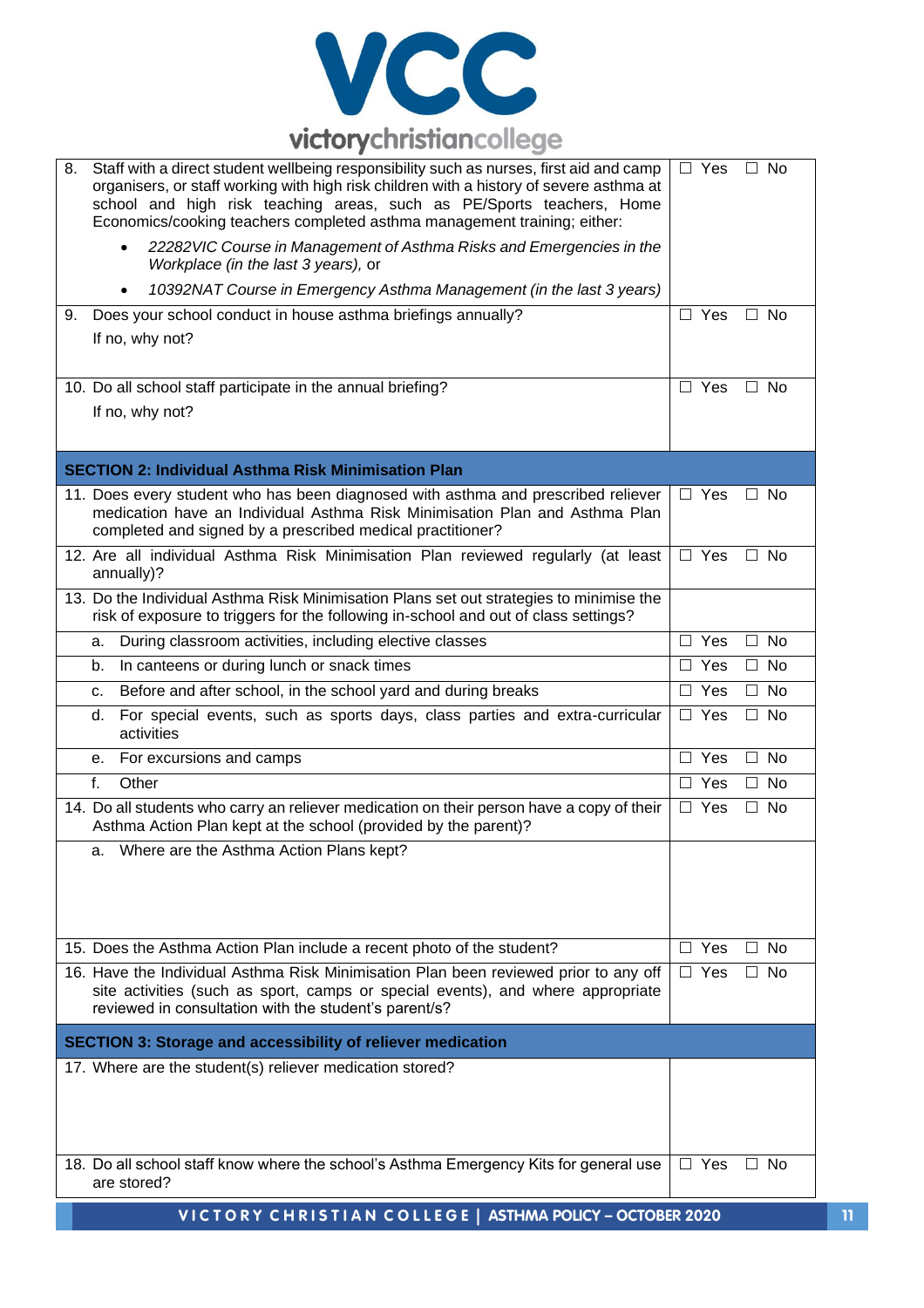

| 19. Is the storage safe?                                                                                                                                                | $\Box$ Yes<br>$\Box$ No            |  |
|-------------------------------------------------------------------------------------------------------------------------------------------------------------------------|------------------------------------|--|
| 20. Is the storage unlocked and accessible to school staff at all times?                                                                                                | $\Box$ Yes<br>$\Box$ No            |  |
| Comments:                                                                                                                                                               |                                    |  |
|                                                                                                                                                                         |                                    |  |
| 21. Are the Asthma Emergency Kits easy to find?                                                                                                                         | $\Box$ Yes<br>$\Box$ No            |  |
| Comments:                                                                                                                                                               |                                    |  |
|                                                                                                                                                                         |                                    |  |
| 22. Is a copy of student's individual Asthma Action Plan kept together with the student's<br>reliever medication?                                                       | $\Box$ Yes<br>$\Box$ No            |  |
| 23. Is the student's reliever medication and the Asthma Action Plans clearly labelled<br>with the student's names?                                                      | $\Box$ Yes<br>$\Box$ No            |  |
| 24. Has someone been designated to check the reliever medication expiry dates on a<br>regular basis?                                                                    | $\Box$ Yes<br>$\Box$ No            |  |
|                                                                                                                                                                         |                                    |  |
| 25. Is there reliever medication which is currently in the possession of the school and<br>which has expired?                                                           | $\Box$ Yes<br>$\Box$ No            |  |
| 26. Is the school registered as an Asthma Friendly school?                                                                                                              | $\Box$ Yes<br>$\Box$ No            |  |
| 27. Do all school staff know where the reliever medication, the Asthma Action Plans and<br>the School Asthma Management Plans are stored?                               | $\Box$ Yes<br>$\overline{\Box}$ No |  |
| 28. Has the school purchased Asthma Emergency Kits for general use?                                                                                                     | $\Box$ No<br>$\Box$ Yes            |  |
| 29. Where are these kits located?                                                                                                                                       |                                    |  |
| Do staff know where they are located?                                                                                                                                   | $\Box$ Yes<br>$\Box$ No            |  |
| 30. Is the Asthma Emergency Kit clearly labelled as such?                                                                                                               | $\Box$ No<br>$\Box$ Yes            |  |
| 31. Is there a register for signing reliever medication in and out when taken for<br>excursions, camps etc?                                                             | $\Box$ Yes<br>$\Box$ No            |  |
| <b>SECTION 4: Prevention strategies</b>                                                                                                                                 |                                    |  |
| 32. Have you done a risk assessment to identify potential accidental exposure to $\Box$ Yes $\Box$ No<br>triggers for all students who have been diagnosed with asthma? |                                    |  |
| 33. Have you implemented any of the prevention strategies in the Asthma Guidelines?<br>If not record why not?                                                           | $\Box$ Yes<br>$\Box$ No            |  |
| 34. Are there always sufficient school staff members on yard duty who have current<br>Asthma Training?                                                                  | $\Box$ Yes<br>$\Box$ No            |  |
| <b>SECTION 5: School management and emergency response</b>                                                                                                              |                                    |  |
| 35. Does the school have procedures for emergency responses to asthma attacks? Are<br>they clearly documented and communicated to all staff?                            | $\Box$ Yes<br>$\Box$ No            |  |
| 36. Do school staff know when their training needs to be renewed?                                                                                                       | $\Box$ Yes<br>$\Box$ No            |  |
| 37. Have you developed Emergency Response Procedures for when a severe asthma<br>attack occurs?                                                                         | $\Box$ Yes<br>$\Box$ No            |  |
| In the class room?<br>a.                                                                                                                                                | $\Box$ Yes<br>$\Box$ No            |  |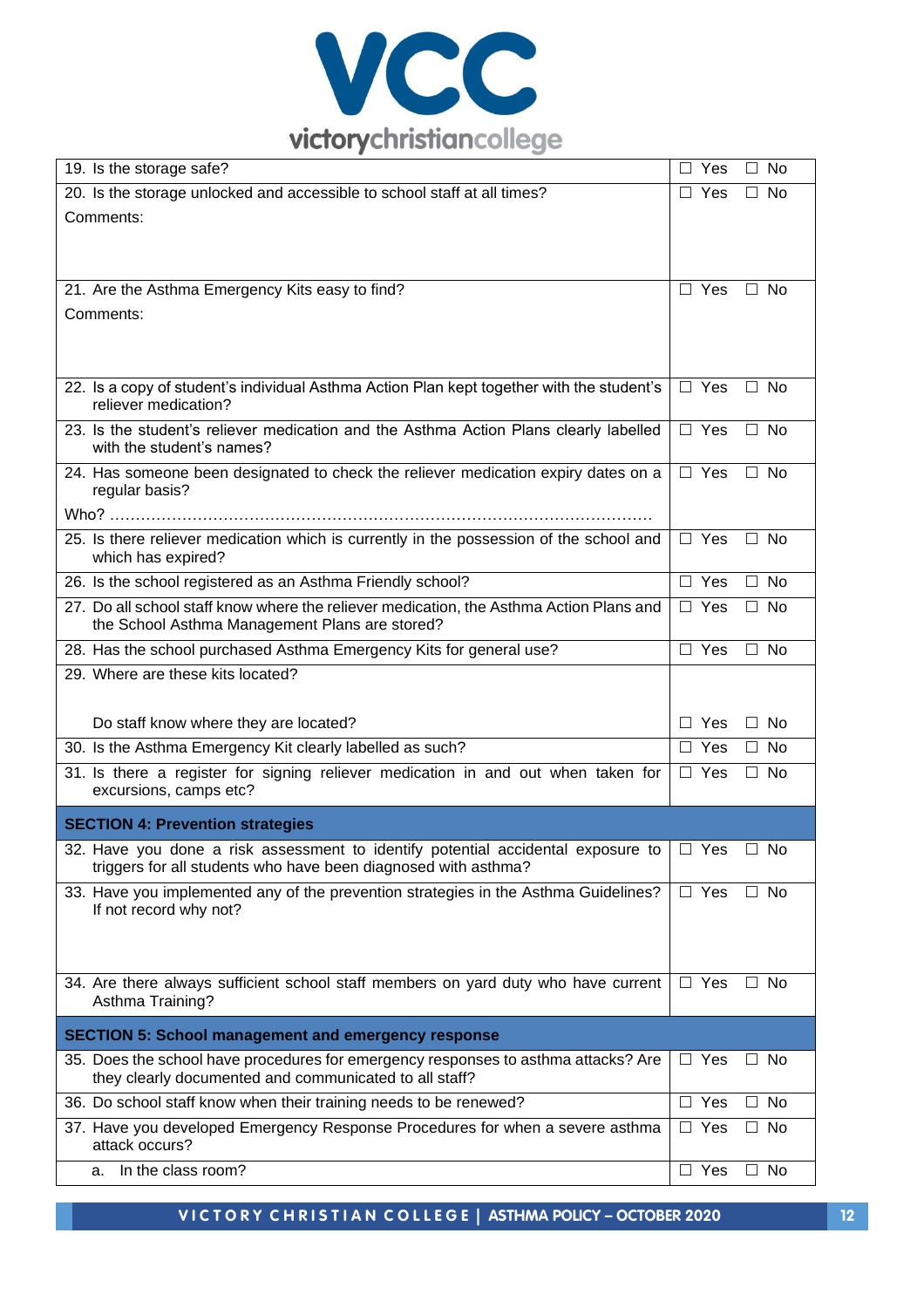

| In the school yard?<br>b.                                                                                                                                                                                                                             | $\Box$ No<br>$\Box$ Yes                            |
|-------------------------------------------------------------------------------------------------------------------------------------------------------------------------------------------------------------------------------------------------------|----------------------------------------------------|
| In all school buildings and sites, including gymnasiums and halls?<br>c.                                                                                                                                                                              | $\Box$ Yes<br>$\Box$ No                            |
| At school camps and excursions?<br>d.                                                                                                                                                                                                                 | $\Box$ No<br>$\Box$ Yes                            |
| On special event days (such as sports days) conducted, organised or attended<br>е.<br>by the school?                                                                                                                                                  | $\Box$ No<br>$\Box$ Yes                            |
| 38. Does your plan include who will call the ambulance?                                                                                                                                                                                               | $\Box$ Yes<br>$\Box$ No                            |
| 39. Is there a designated person who will be sent to collect the student's reliever<br>medication and individual Asthma Action Plan?                                                                                                                  | $\Box$ Yes<br><b>No</b><br>П                       |
| 40. Have you checked how long it will take to get to the reliever medication and the<br>individual Asthma Action Plan to a student from various areas of the school<br>including:                                                                     | $\Box$ Yes<br>$\Box$ No                            |
| The class room?<br>a.                                                                                                                                                                                                                                 | $\Box$ Yes<br>$\Box$ No                            |
| The school yard?<br>b.                                                                                                                                                                                                                                | $\Box$ Yes<br><b>No</b><br>П.                      |
| The sports field?<br>c.                                                                                                                                                                                                                               | $\Box$ No<br>$\Box$ Yes                            |
| 41. On excursions or other out of school events is there a plan for who is responsible<br>for ensuring the reliever medication(s) and Individual Asthma Action Plans and the<br>Asthma Emergency Kits use are correctly stored and available for use? | $\Box$ Yes<br>$\Box$ No                            |
| 42. Who will make these arrangements during excursions?                                                                                                                                                                                               |                                                    |
| 43. Who will make these arrangements during camps?                                                                                                                                                                                                    |                                                    |
| 44. Who will make these arrangements during sporting activities?                                                                                                                                                                                      |                                                    |
| 45. Is there a process for post incident support in place?                                                                                                                                                                                            | $\Box$ Yes<br>$\Box$ No                            |
| 46. Have all school staff who conduct classes that students with asthma attend, and any<br>other staff identified by the principal, been briefed on:                                                                                                  |                                                    |
| The school's Asthma Management Policy?<br>a.                                                                                                                                                                                                          | $\Box$ Yes<br>$\Box$ No                            |
| The causes, symptoms and treatment of asthma?<br>b.                                                                                                                                                                                                   | $\Box$ Yes<br><b>No</b><br>$\Box$                  |
| The identities of students diagnosed with asthma, and who are prescribed<br>c.<br>reliever medication, including where their medication is located?                                                                                                   | $\Box$ Yes<br>No<br>$\Box$                         |
| How to use a puffer and spacer?<br>α.                                                                                                                                                                                                                 | $\Box$ Yes<br>$\Box$ No                            |
| The school's general first aid and emergency response procedures for all in-<br>е.<br>school and out-of-school environments?                                                                                                                          | $\Box$ Yes<br>$\Box$ No                            |
| Where the Asthma Emergency Kits for general use are kept?<br>f.                                                                                                                                                                                       | $\Box$ Yes<br>$\Box$ No                            |
| Where the reliever medication for individual students are located including if they<br>g.<br>carry it on their person?                                                                                                                                |                                                    |
|                                                                                                                                                                                                                                                       | $\Box$ Yes<br>$\Box$ No                            |
| <b>SECTION 6: Communication Plan</b>                                                                                                                                                                                                                  |                                                    |
| 47. Is there a Communication Plan in place to provide information about asthma and<br>the school's policies?                                                                                                                                          |                                                    |
| To school staff?<br>a.                                                                                                                                                                                                                                | $\Box$ No<br>$\Box$ Yes                            |
| To students?<br>b.                                                                                                                                                                                                                                    | $\Box$ Yes<br><b>No</b><br>$\Box$                  |
| To parents?<br>c.                                                                                                                                                                                                                                     | $\Box$ Yes<br>$\Box$ No                            |
| To volunteers?<br>d.<br>To casual relief staff?                                                                                                                                                                                                       | $\Box$ No<br>$\Box$ Yes<br>$\Box$ Yes<br>$\Box$ No |